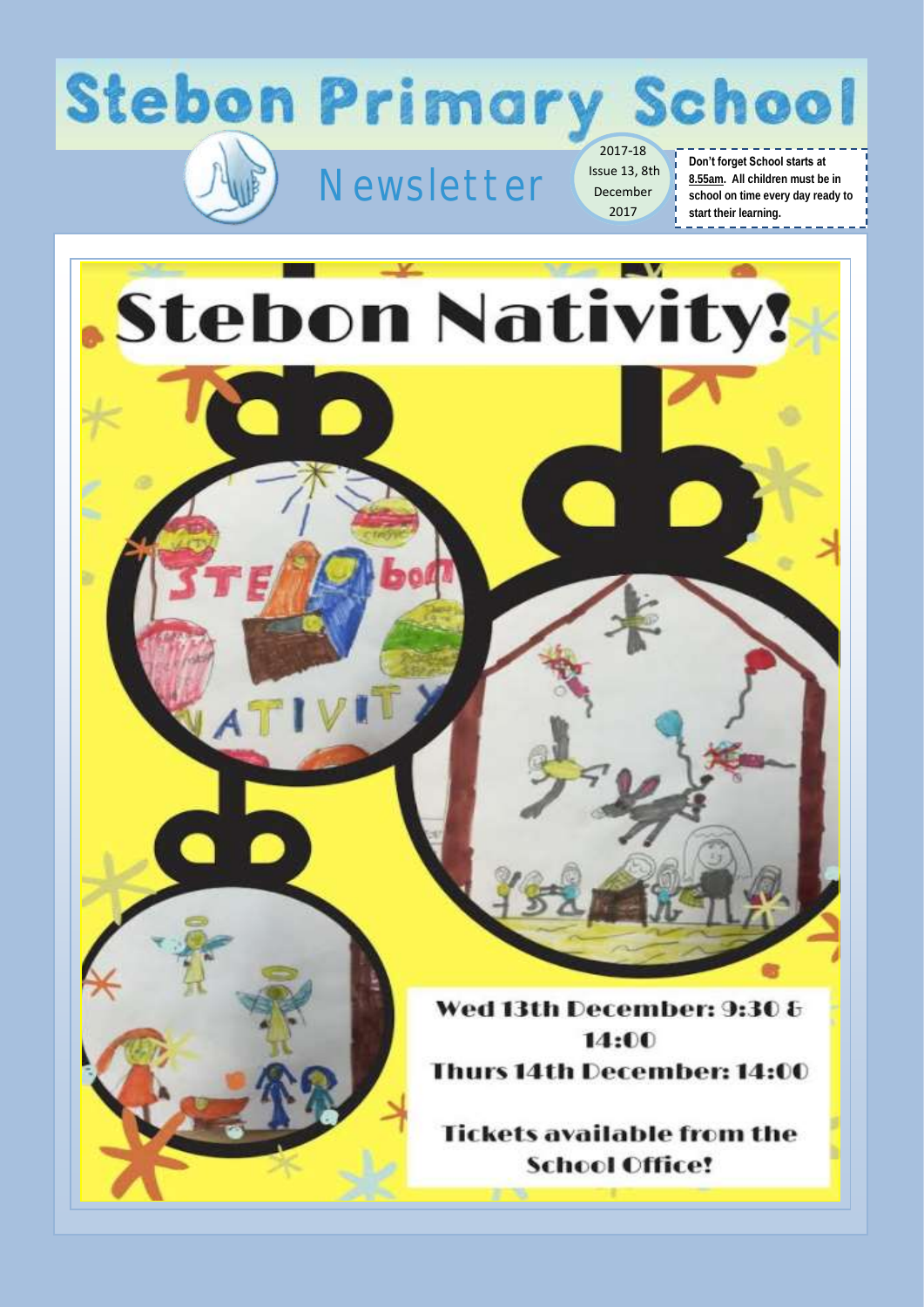

## *New outdoor playground EYFS*

The new outdoor play equipment is finally here! The children in Reception have had lots of fun exploring their new outdoor learning area. They have been digging in the sand, investigating and mark making in the Forest area and the mud kitchen, and have also been experimenting with different ways of moving and travelling safely on the new climbing frame and wall. In Nursery, we

are looking forward to using our new stage area, quiet zone and water play pump.

A big thank you to Tesco and The National Lottery for helping to fund







It's the most magical time of the year—fairy lights and baubles, snowmen and Christmas trees, and on 15th December, we want it all—on a jumper!

We are inviting the children to wear a Christmas jumper (or perhaps decorate their school ones) and bring in a donation of £1 to support Save the Children—who work with children around the world to keep them safe, warm and provide them with an education. Our staff will be proudly displaying their own Christmas jumpers so please join in the fun!